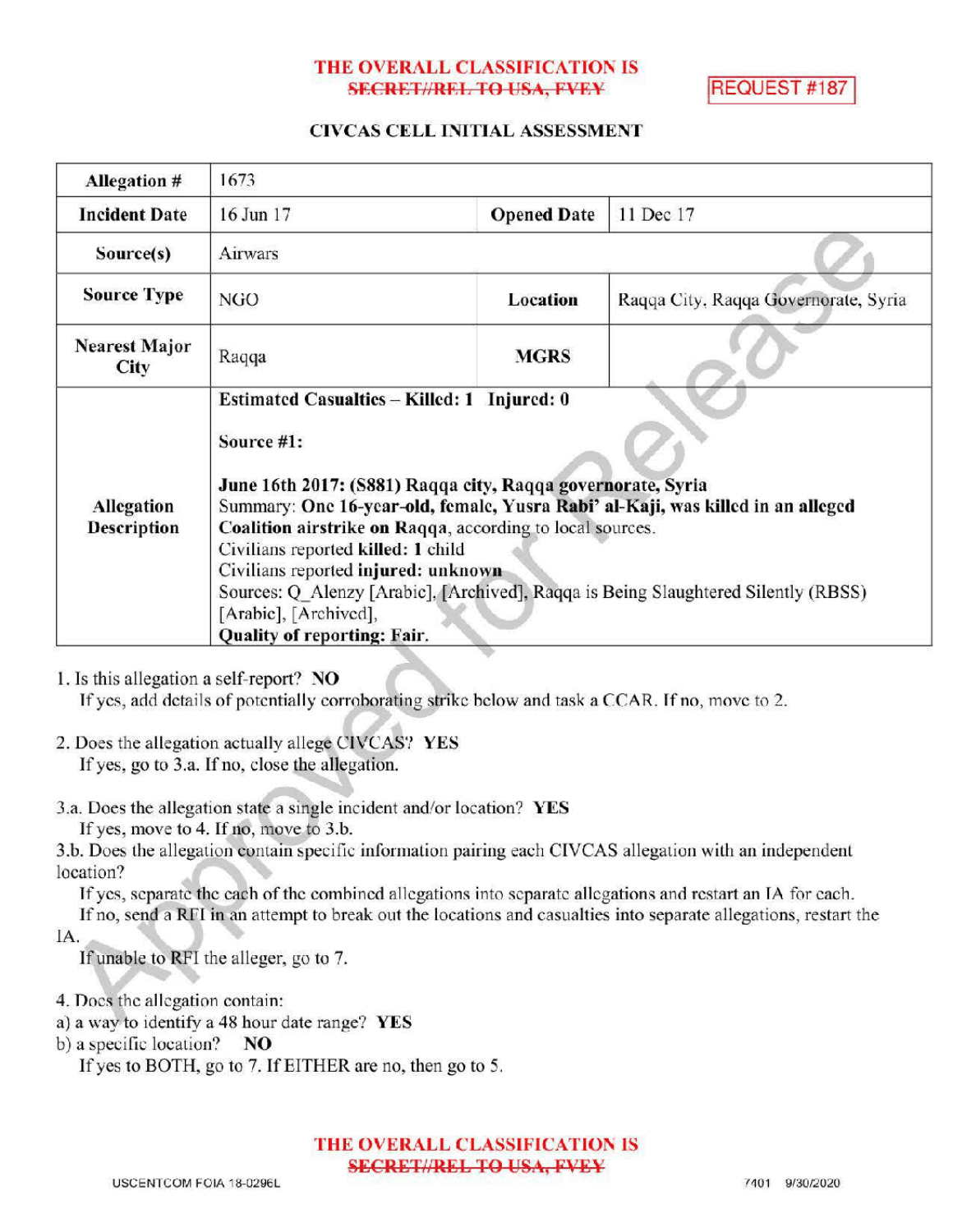### THE OVERALL CLASSIFICATION IS **SECRET//REL TO USA, FVEY**

5. Does the allegation contain: a) a way to identify a 48 hour date range? **YES**<br>b) a specific time of day or time frame? **NO** b) a specific time of day or timeframe? c) a general location? YES If yes to ALL three, then go to  $7$ . If ANY are no, go to  $6$ . 6. Does the allegation contain: a) Video or photo evidence of CIVCAS that can be used to narrow the date/time or location of the allegation?<br>If yes, go to 7. If no, go to 6.b.  $\overline{NO}$ If yes, go to  $7.$  If no, go to  $6.b$ . b) Are there at least two corroborating sources (total of 3) that independently reported the allegation? If yes, go to 7. If no, go to 6.c.  $NO$ c) Any high quality sources?

If yes, go to 7. If no, go to 6.d.  $YES$ 

d) Specific facts that warrant a search for strikes? If yes, go to 7. If no, close the allegation.

7.a. Does the allegation contain sufficient information on the time, location and details to conduct <sup>a</sup> search for strikes? NO (Recommend RFI to Airwars.)

If yes, go to  $8$ . If no, go to  $7.b$ .

7.b. Explain in detail why there is insufficient information on the time, location, and details to conduct a search for strikes.

IZ & SY MAT: CAOC log: CJTF log:

IZ CJFLCC log, -email (Start 18 MAY 2017):

SY  $T$  $\mathbb{F}$  (beg. -email (Start 22 JUL 2017):

8. Are there any potentially corroborating strikes? If yes, answer the questions below and task CCAR. If no, provide a detailed explanation and close the allegation.

# 1. Assessed date of incident:

## 2. Location:

# 3. Potentially Corroborating Strike Information:

THE OVERALL CLASSIFICATION IS SECRET//REL TO USA, FVEY